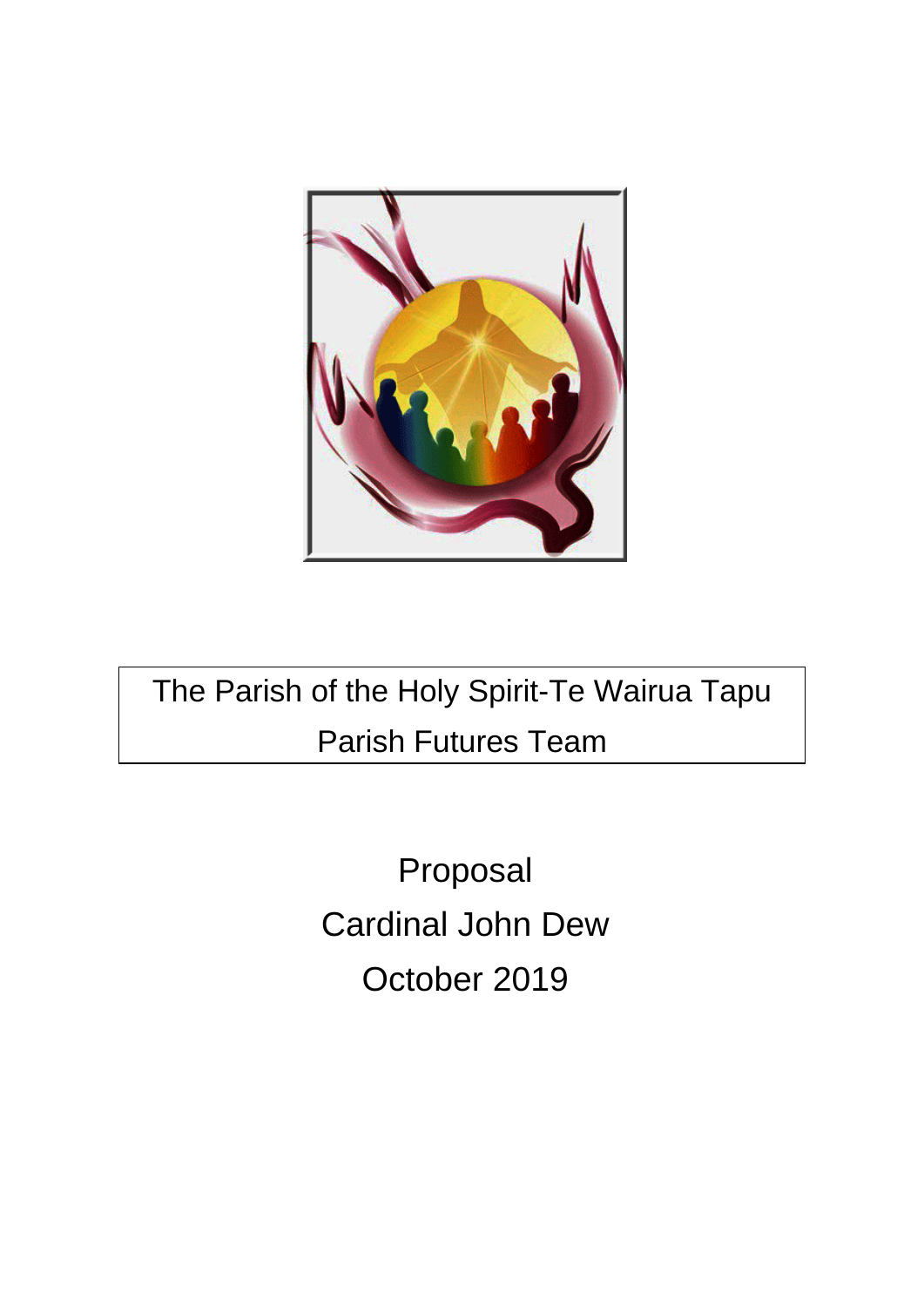*I dream of a "missionary option", that is, a missionary impulse capable of transforming everything, so that the Church's customs, ways of doing things, times and schedules, language and structures can be suitably channelled for the evangelization of today's world rather than for her self-preservation ...Pastoral ministry in a missionary key seeks to abandon the complacent attitude that says: "We have always done it this way".*

Pope Francis: Evangelii Gaudium #27, 33

## **Introduction:**

As the Parish Futures team of Te Wairua Tapu parish completes the task entrusted to us by making this proposal during the Church's Extraordinary Month of Mission, we recall the missionary impulse that has driven the Archdiocesan 2017 Synod recommendations, and this pastoral review of church property.

Cardinal John asked us to review our property considering the situation we are faced with as an Archdiocese:

- We have too many churches and presbyteries for our Mass count and for the number and age of our priests.
- Some of the churches require large sums of money to maintain earthquake resilience and general maintenance
- Pope Francis and the Synod have challenged us to be more outward looking, and to serve those who are marginalised or disadvantaged.

In this process we are also mindful of Catholic Social Teaching principles, in particular:

- ⋅ Solidarity and the Common Good church communities and parishes will be working not for themselves, but for one another – the "Common Good"
- Preferential Option for the Poor poorer communities will be supported by the more well-off communities
- ⋅ Subsidiarity Small communities of faith will be encouraged and will be given equal voice.

We remember that the real church is the people and how we organise ourselves; it is not in the end about the buildings. Although we acknowledge that people feel a connection with buildings associated with our faith very hard choices have to be made. We have struggled with this and sought the guidance of the Holy Spirit, in whose name our parish exists, as we have discerned the path forward.

The members of the Parish Futures team come from a variety of backgrounds and from across the geographic area of our parish. Through the process of prayer, listening, learning and reflecting, we have discerned together what we believe is the best way forward.

The new direction we propose requires change from ALL of us. However, we recognise that some members of our community are affected more than others by this proposal. We hope we as a community can weather all these changes and still love, respect and support one another.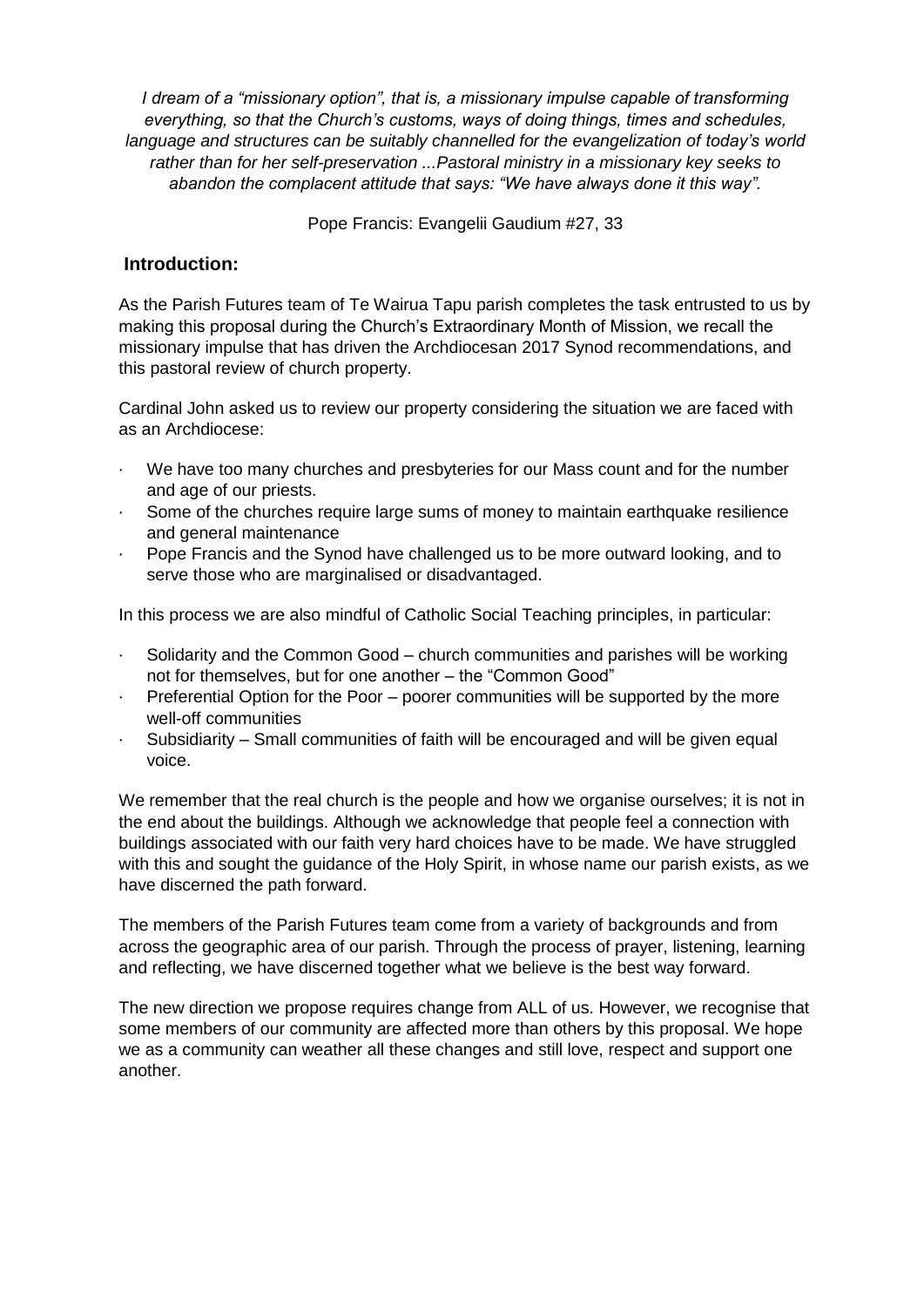# **High Level Summary of Fact**

| <b>Te Wairua</b><br><b>Tapu</b><br><b>Information</b><br>summary              | <b>Mass</b><br>count | <b>Earthquake</b><br>rating/repair<br>costs               | <b>Insurance</b><br>value<br>(material<br>damage) | <b>Insurance</b><br>costs** | <b>Maintenance</b><br>costs | <b>Total</b><br>operating<br>costs*** |
|-------------------------------------------------------------------------------|----------------------|-----------------------------------------------------------|---------------------------------------------------|-----------------------------|-----------------------------|---------------------------------------|
| Sacred Heart,<br><b>Petone</b><br>(Church,<br>presbytery<br>and hall)         | 269                  | Mix of 70%-<br>80% NBS*                                   | \$4,140,913                                       | \$10,354                    | \$9,000                     |                                       |
| St Patrick's,<br>Wainuiomata<br>(Church,<br>presbytery,<br>hall and<br>house) | 216                  | $Mix$ – church<br>100% NBS*,<br><b>Hall 12%</b><br>NBS*   | \$3,633,846                                       | \$9086                      | \$4,000                     |                                       |
| Our Lady of<br>the Rosary,<br>Waiwhetu<br>(Church and<br>presbytery)          | 325                  | 35-38%<br><b>NBS*, \$150k</b><br>to repair to<br>67% NBS* | \$2,464,088                                       | \$6,161                     | \$5,000                     |                                       |
| San Antonio,<br>Eastbourne:<br>(Church)                                       | 58                   | 80-85%<br>NBS*                                            | \$1,494,675                                       | \$3,737                     | \$2,500                     |                                       |
| <b>PARISH</b><br><b>TOTAL</b>                                                 | 868                  |                                                           | 11,733,522                                        | \$29,338                    | \$20,500                    | \$158,000                             |

**\*NBS – New Building Standards**

**\*\*insurance costs allocated on the basis of insurance value**

**\*\*\*Total operating costs cannot be accurately allocated**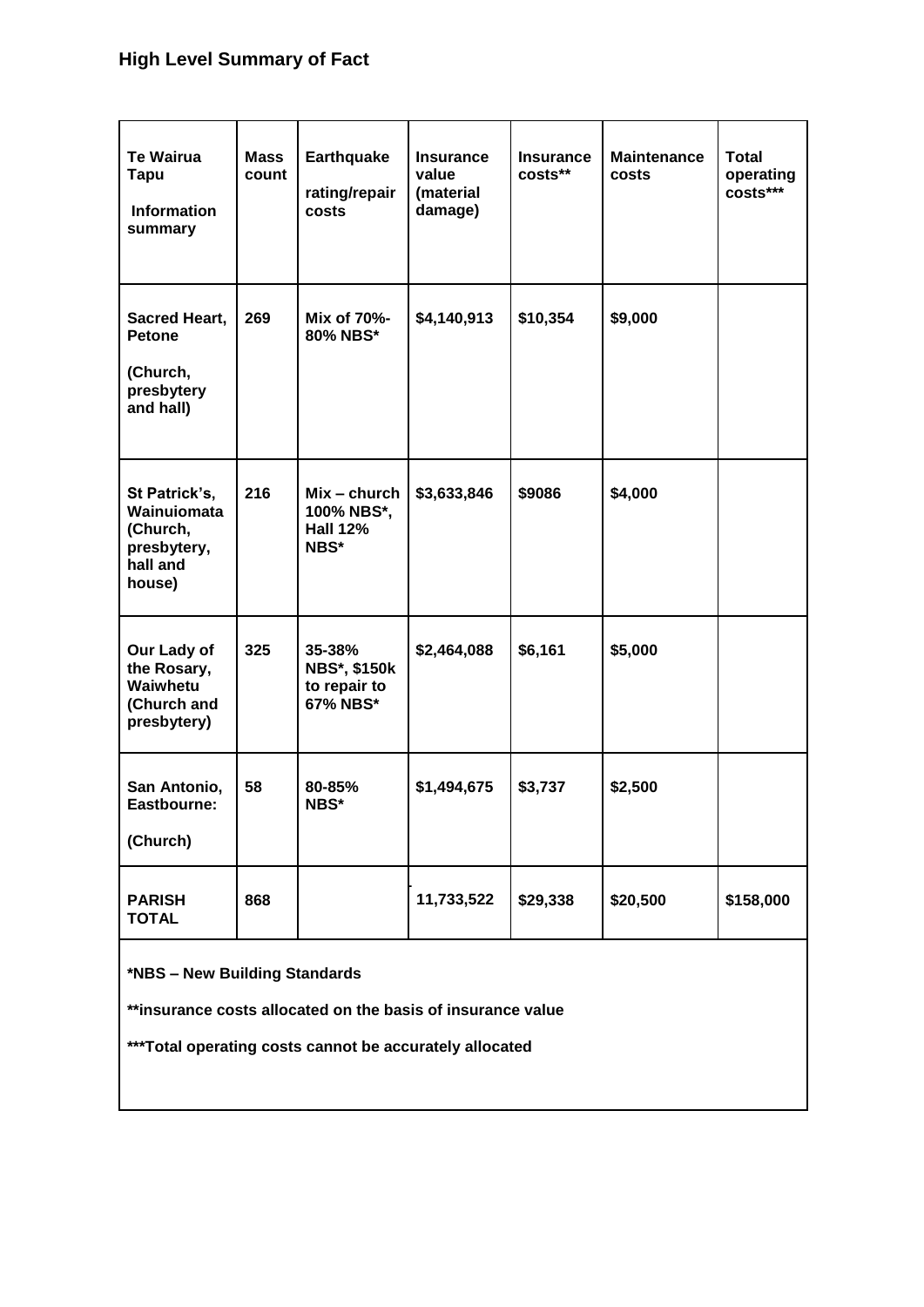#### **Vision**

The Archdiocesan 2017 Synod set a new direction for us as a community. Following the call of Pope Francis to go forth, the Synod recommendations invited us to review everything we do, and everything we are in the light of reaching out to others, especially those on the margins and peripheries of society.

We engaged with our parish communities about this broader vision, not just the narrower question of our physical assets. We found the vision to "go forth" represented in the wide range of contributions made.

Our parishes want to reach out to better **connect with children and families in Catholic schools**, recognising that for many, school is now the major place they connect with their faith. We want to better **engage with young people** both within our parishes and beyond. We want to **celebrate the cultural diversity** of our parish communities and of the Hutt Valley in which we are based, recognising tangata whenua, supporting heritage languages and cultures, and being a welcoming place for all newcomers. We want to **reach out to and support the vulnerable** including people experiencing homelessness, families, isolated elderly people, housebound people, people living in poverty, youth at risk and disenfranchised people. We want to think beyond our parish and denomination to connect with interfaith initiatives, including linking to neighbouring faith communities

We also want to ensure that people already within our parish communities, and those welcomed into it, continue to have **equitable access to participation in the sacramental life** of the church including reconciliation, and sacramental preparation for children and RCIA for adults. There is a huge desire for **social connection** as a parish, including social opportunities, support groups including those for seniors, Mums and bubs, men's groups, families, cultural groups, prayer groups and Bible study groups.

We see that there is the opportunity to transform our infrastructure into **multipurpose buildings**, available during the week for a range of activities, with "hubs" for outreach, youth and interfaith activities. We saw the opportunity for our **priests to live communally** rather than alone enabling them to mutually support each other and the communities.

The Parish Futures team recognises that achieving our vision, while being faced with property, clergy, people and asset challenges, requires change. We are unable to set in new directions while our resources are tied up in maintaining a number of buildings in relatively close proximity to each other, and while our clergy are stretched meeting the sacramental needs of four communities. We are unable to reach out to the communities in need around us, and to grab opportunities available to us, while we are focused on maintaining the status quo.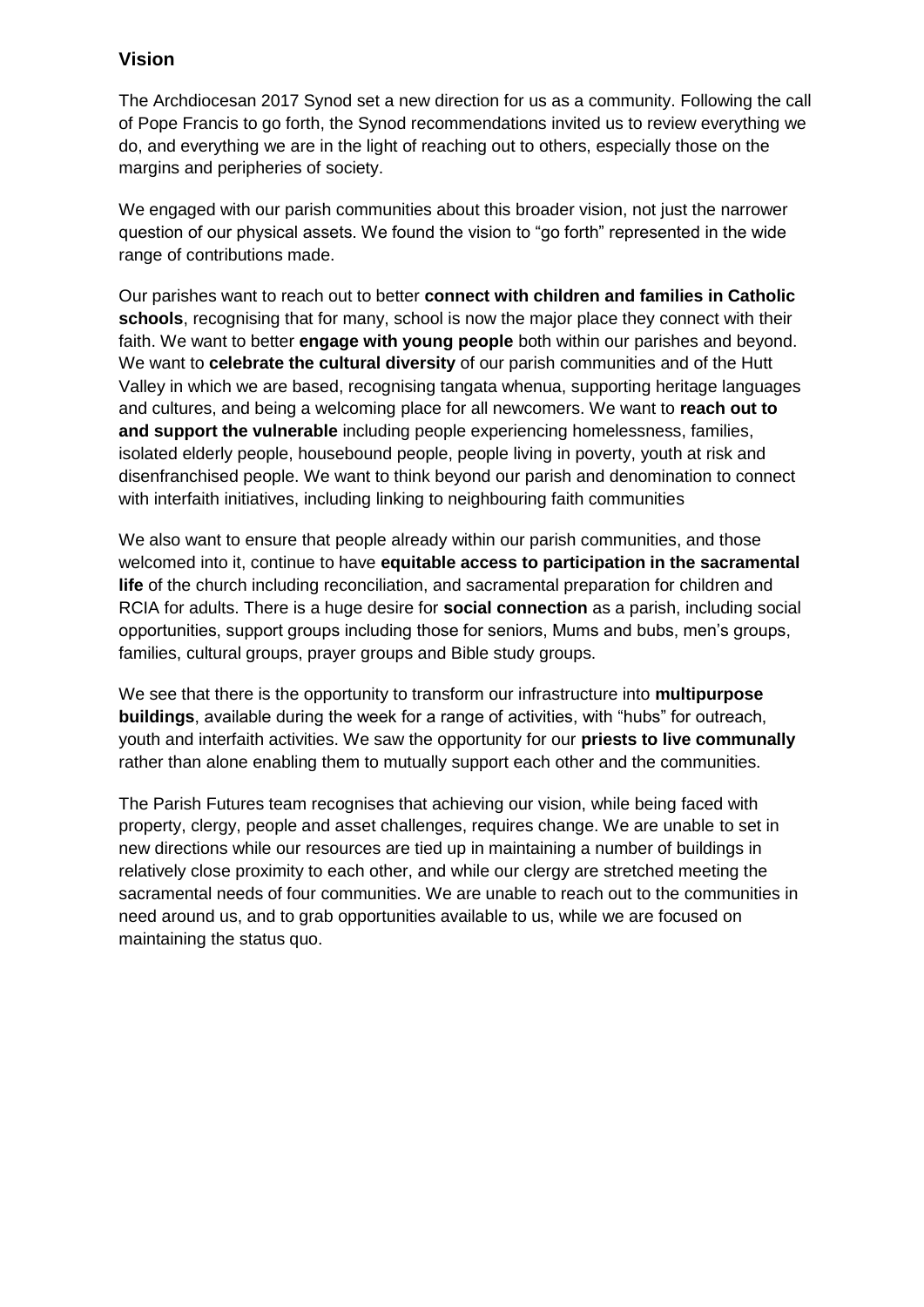## **Process**

The Parish Futures Team was established by Father Marlon in March. The team was made up of the following people:

Sue Jury - Chair, Lisa Beech, John Burrell, Liz Heatley, Helen Greaney, Sean Mahony, Vaioleti Lui, Gerard McKee, Martin de Jong and Father Marlon.

The first meeting was held in March and the process below was determined:

**Establishment Process:** Name of the group, develop agreed values: openness, integrity and respect.

**Review Process**: Review demographics of church localities, identify earthquake issues with each building, identify capacity, expansion options, identify current accommodation for priests, identify yearly operating costs, Prepare 10-year maintenance plan

**Engagement Process:** Identify communities to engage, identify method of engagement, prepare engagement documentation, schedule engagement hui, undertake engagement across and within communities, engage with neighbouring parish, collate and discern the desires of the communities.

The team used the *World Cafe* model to engage with the communities. This process allowed us to create a living network of collaborative dialogue around questions that we believe matter in the process of reviewing our parish.

Three questions were posed:

- 1) What aspects of our Parish are important to you and those who are vulnerable in our community, now and in the future?
- 2) What changes would you like to see that would make you feel excited about our future?
- 3) How can we, as a Parish, use our assets wisely, now and in the future?

The Parish Futures team along with members of the Parish Pastoral Council and Stewardship Teams facilitated 18 cafes across the following groups in the Parish community- (Seniors, Tokelauan, Samoan, Maori, School Staff, Boards of Trustees and each parish community including the youth).

**Discernment Process:** Conversations from each cafe collected and collated, generate themes, share themes with communities (8/9 September.)

**Proposal Development;** To be developed based on the cafe themes and discernment of the Parish Futures Team. Final proposal to be shared with the Parish weekend of Parish wide mass 20 October 2019

The Parish Futures Team met regularly from March - October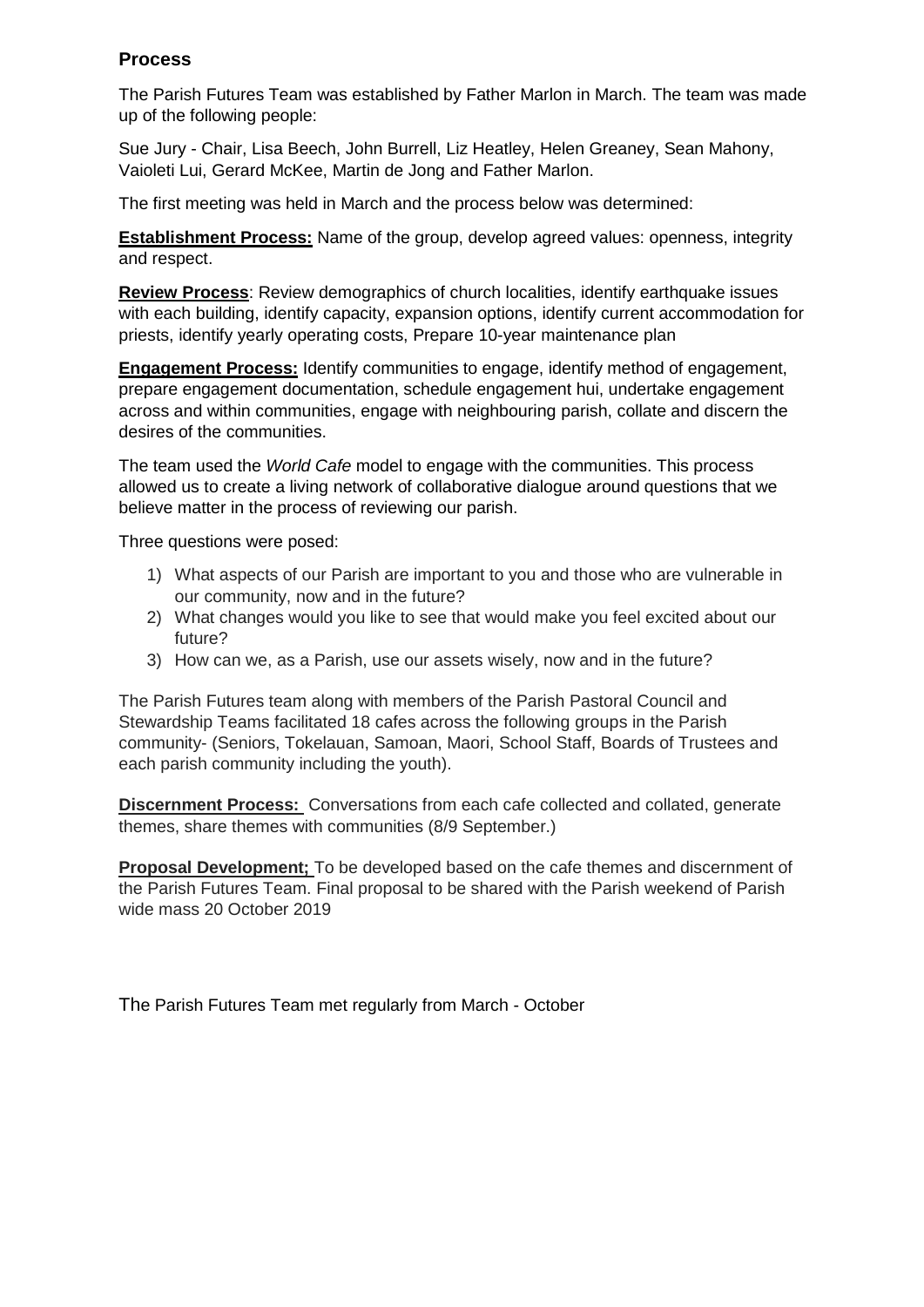## **Proposal/Recommendation**

This proposal is the result of discerning the feedback provided at the café sessions, the factual information, especially regarding the current state of buildings, and an estimation of what is achievable. The focus of this work has been on the requirements to meet the services and operational needs of the Lower Hutt Valley Catholic community for the future.

The core of this proposal is combining the two parishes of the Hutt Valley Pastoral Area, i.e. Te Wairua Tapu and Te Awakairangi. This is to create a Catholic presence in the Lower Hutt Valley with a core hub and "satellite" buildings and facilities to provide additional community services, maintaining a presence throughout the Hutt Valley.

The Parish Futures Team of Te Wairua Tapu parish met with our equivalent counterparts in Te Awakairangi parish. The aspects of this proposal relating to the communities presently in their jurisdiction are based on that conversation.

We support their proposal for a core hub in Taita on the current land of St Michael's. We add to that a proposal for a southern parish base in Petone. Our recommendation is that the amalgamated parish retain a presence in Wainuiomata, Eastbourne, Lower Hutt and Naenae and reduce the number of churches on the valley floor in close proximity to each other.

Below is

- a high-level summary of what this would involve,
- an explanation of the Lower Hutt context
- the reasons for the suggested changes at each Pastoral Area site
- the implications for Te Wairua Tapu specific to the purposes of this review.

#### **High level summary**

This would involve:

- A major Catholic community and church hub based at the current site of St Michael's in Taita incorporating a central presbytery and parish administration office.
- The St Patrick's church and hall remaining in Wainuiomata. The presbytery and rented property sold.
- The Sacred Heart church and hall remain in Petone (and maybe the presbytery).
- The San Antonio's community at Eastbourne having an ecumenical arrangement with the local Presbyterian community (and maybe with the Anglican community also), thereby offsetting the cost of running the church with income from the other communities. The flat in Eastbourne to be sold
- The Our Lady of the Rosary church and presbytery at Waiwhetu being sold.
- The Sts Peter and Paul church and buildings in central Lower Hutt being a central location for youth and community with a chapel.
- The site in Naenae remaining as part of the Parish and being developed as an outreach centre, and for the use of St Bernadette's Primary School.
- The St Martin de Porres church and presbytery at Avalon also being sold.

This is a longer-term view that would involve significant coordination between the existing two parishes and the sale of existing premises to fund the building of the new hub in Taita.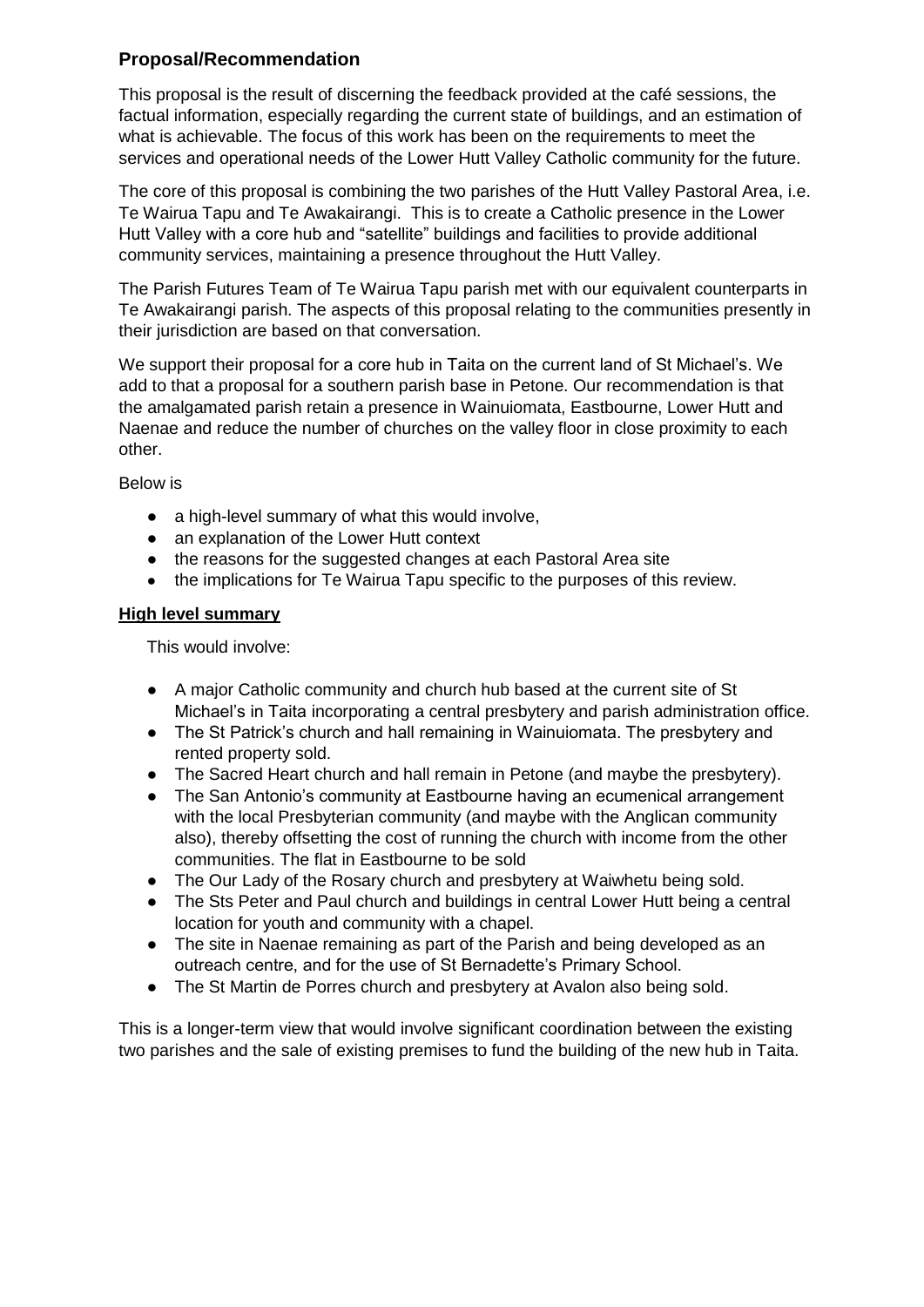# **Lower Hutt Context**

Lower Hutt contains some of the most and least affluent suburbs in the Wellington region. For example, in the health deprivation measurement the suburbs of Woburn, Waterloo, Boulcott and Eastbourne are in the highest quintile (20%) and Taita, Naenae, and parts of Wainuiomata are in the lowest quintile (20%). This is also reflected in the (soon-to-be phased out) school deciles, with Catholic primary school rankings in Eastbourne (10), Lower Hutt (9) and Petone (7) in the higher socio-economic areas , Waiwhetu is mid range (5) and Wainuiomata (3), Naenae (3) and Taita (2) are in the lower socio-economic areas.

Six of the Catholic churches of the two parishes are spread across the valley floor, in relatively close geographic proximity to each other, with Wainuiomata and Eastbourne being outliers separated by geographic features. However, although there may be geographic proximity, accessibility is also limited because of the inequalities across the city. What is a 10 minute journey by car can become a 30-60 minute journey by public transport.

Additionally for individuals and families on low-incomes, the cost of travel to participate in faith, cultural and recreational opportunities is recognised as a barrier to participation. Lowincome households regularly face impossible choices between costs they regard as essential; so additional costs to participate in church activities may come out of a limited food budget, or families may end up prioritising the power bill over travel to church.

In recent decades, the communities of Wainuiomata, Naenae and Taita have seen the withdrawal of services and businesses, ranging from banks and post offices to government offices.



#### **New Zealand Index of Multiple Deprivation**



We believe a church committed to the "preferential option for the peripheries" needs to take seriously our continued presence in the peripheries of our parishes. (*Synod Recommendation 1e*) Given our desire as a church community to reach out to the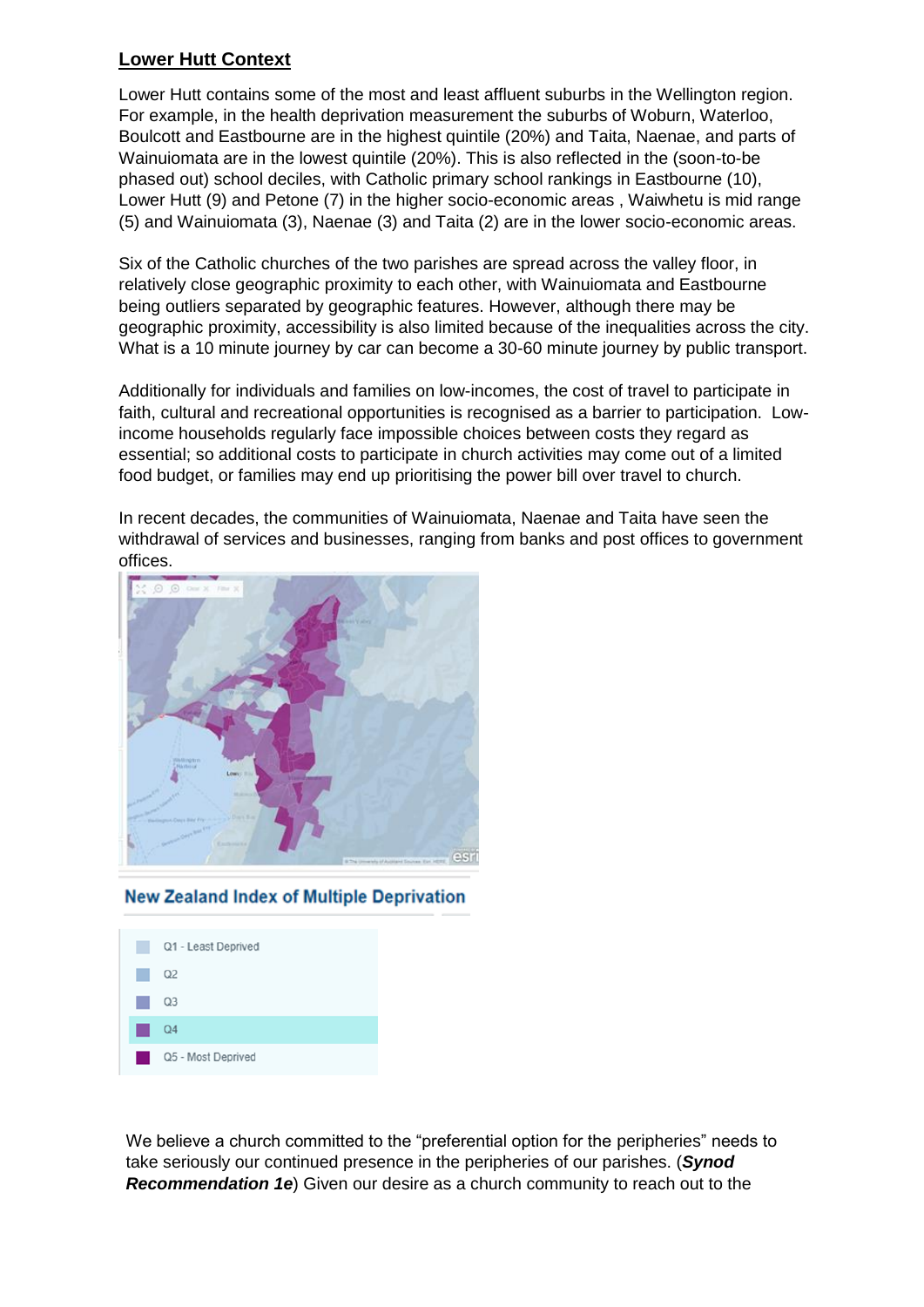margins and peripheries, there is a compelling case to retain a presence in the margins and peripheries of our Lower Hutt parishes.

We recognise that all of the Catholic church communities of Te Awakairangi and Te Wairua Tapu parishes have strong communities, with people loyal to the locality and history of their particular community.

However, the parish boundaries that were established in 2015 don't recognise the actual connection of communities to each other. For example, parishioners in Petone and Waiwhetu unable to attend Mass in their own suburb are unlikely to attend Mass in Eastbourne or Wainuiomata despite being part of the same parish, but are more likely to attend one of the Masses on the valley floor, such as in Lower Hutt.

We recognise that although Eastbourne is a higher socio-economic suburb, it also serves an ageing population which have additional transport challenges. With other Christian denominations in Eastbourne facing similar asset reviews, there is a possibility that individual decisions by different Christian denominations made independently of each other could result in all local churches closing. We see a strong potential for an ecumenical conversation to retain a combined presence in Eastbourne, possibly on one location.

It is in this context that we recommend one united Lower Hutt parish, with a Northern (Taita) and a Southern (Petone) hub, retaining a presence in the peripheries of the pastoral area (Wainuiomata, Eastbourne, Naenae) and in the central Lower Hutt location which is accessible in particular to many youth. Prioritising these areas would mean reducing the number of churches on the valley floor which are in close proximity to each other and closing Waiwhetu and Avalon.

#### **Reasons for the suggested changes at each Pastoral Area site**

We note that our engagement on this property review was directly with the communities of Te Wairua Tapu of Petone, Waiwhetu, Eastbourne and Wainuiomata, and indirectly with Te Awa Kairangi through their property review team. Our recommendations should be read in that context.

#### **St Michael's in Taita**

St Michael's is the best site for a northern hub for a combined parish. It has the land capacity, is close to public transport and is easily accessible by road being close to Harcourt Werry Drive that runs along the east side of the Hutt River. Taita is also in a growth area of the Hutt valley and already has a "hub atmosphere" having the Walter Nash Stadium and Avalon sports grounds close by.

#### **Sacred Heart in Petone**

Sacred Heart in the southern part of the Hutt Valley, and well situated for a southern presence. The church building is relatively young and has a good earthquake rating. Within a few metres of the Church is the substantial presbytery building that has been recently earthquake strengthened and is proposed to accommodate the current priests of Te Wairua Tapu. It is suggested that the Board of Trustees at Sacred Heart Primary School form part of the discussion in regards to the "gifting" of the Hall."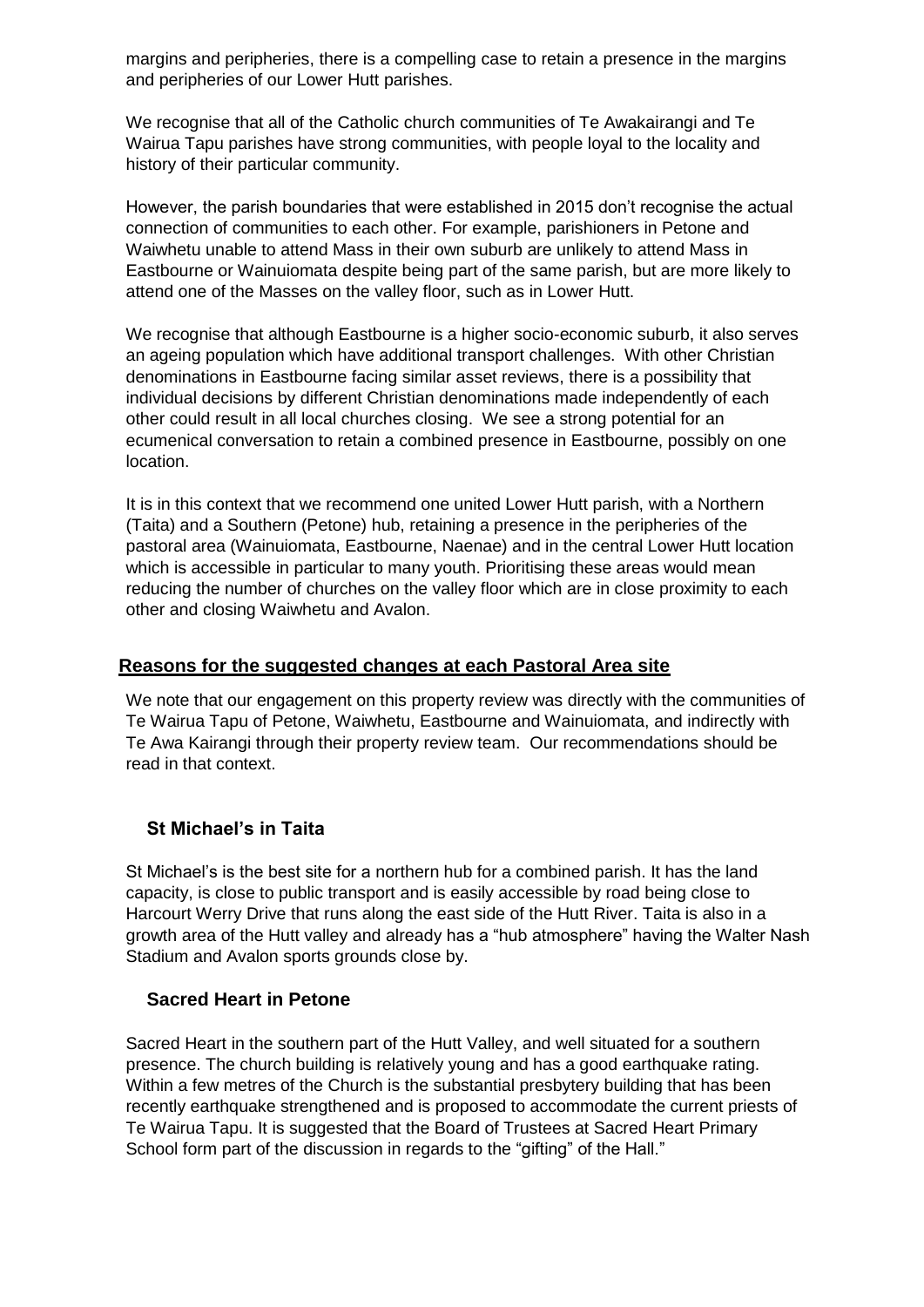#### **St Patrick's in Wainuiomata**

Wainuiomata is separated from the Hutt Valley by the Wainui hill. There is a risk of losing an active Catholic community in Wainuiomata if the church is closed. In addition, Wainuiomata is experiencing population growth that is likely to continue. With the proposal of a central presbytery, the Wainuiomata presbytery can be sold and this will not directly impact the church building. In addition, the church owns a rented property in Wainuiomata that could be sold.

## **San Antonio in Eastbourne**

San Antonio is also geographically separated from the main Hutt valley, but unlike Wainuiomata, has a relatively small community and is not an area of population growth. Other faith communities in Eastbourne have indicated an interest in sharing the San Antonio church building for services. This interest has been mainly from the Presbyterian community and also some interest from the Anglican community. We propose to form an ecumenical community with other faith communities in Eastbourne to share the church buildings and costs so there are no additional costs to the archdiocese. The flat in Eastbourne owned by the Parish and could be sold.

## **Our Lady of the Rosary in Waiwhetu**

As discussed above, we believe achieving our long term vision and a sustainable future means losing some churches in close proximity to each other on the valley floor. Unfortunately, the Waiwhetu church and adjoining presbytery buildings of Our Lady of the Rosary do not meet earthquake standards and require maintenance to meet the required rating. If the works cannot be completed, these buildings will need to be closed. With the loss of the church, the hall at the school would be available to support the Waiwhetu community.

#### **Sts Peter and Paul in central Lower Hutt**

The location of Sts Peter and Paul is ideal for a central city youth and community hub. These would be facilities that include rooms for the youth and community to gather for events on a regular or casual basis, and a chapel. It is close to the two Lower Hutt Catholic colleges, Sacred Heart and St Bernard's.

#### **St Bernadette's in Naenae**

St Bernadette's is also situated in a population growth area and has current buildings that could be used for the purposes of an outreach hub so serve the local community which is of a lower socio-economic standing compared to other areas of the Lower Hutt Valley. The Hall would be retained for the use of the school.

#### **St Martin de Porres in Avalon**

The St Martin de Porres church buildings at Avalon do not meet earthquake standards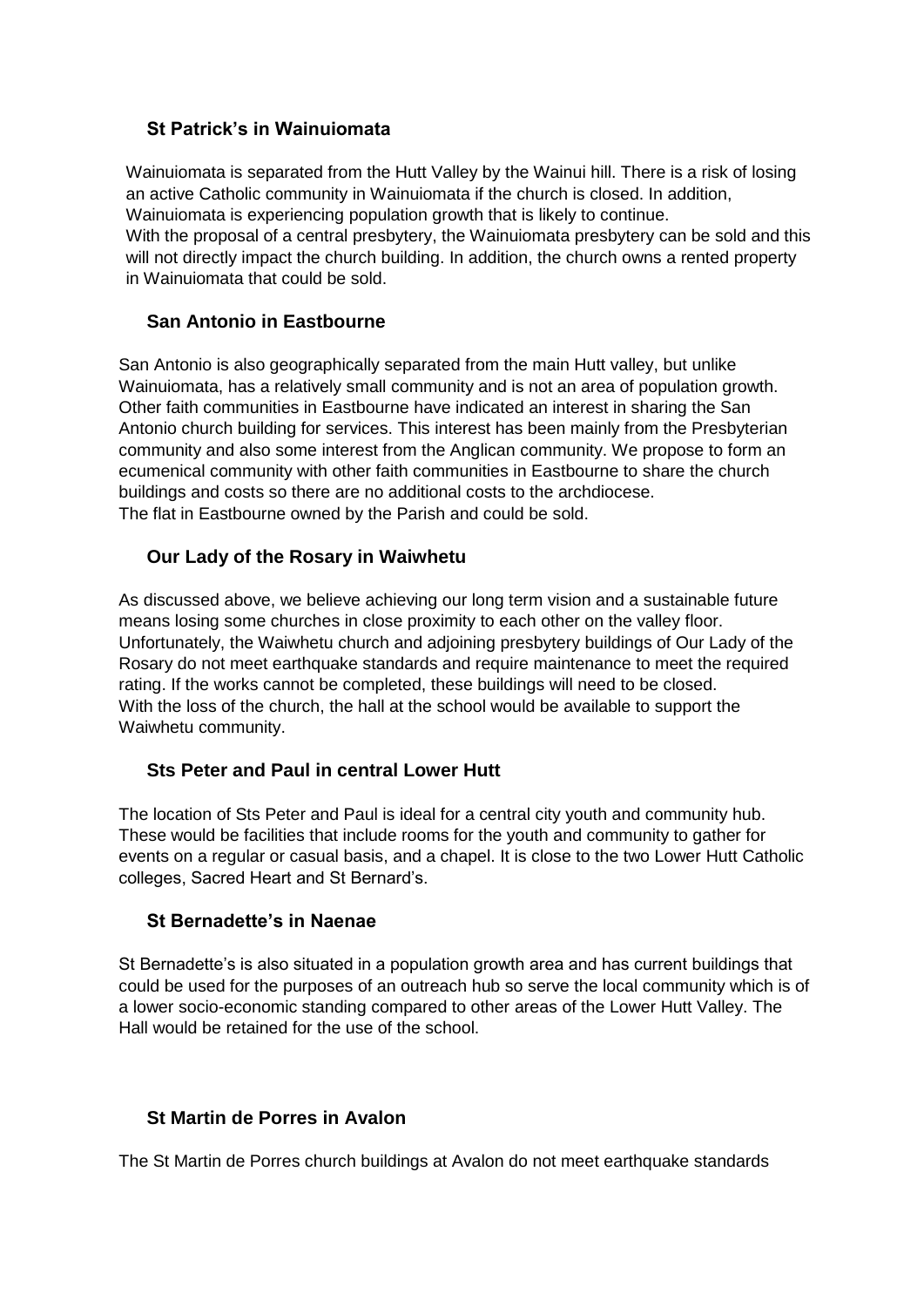#### **Implications for Te Wairua Tapu specific to the purposes of this review**

From the current review and, limited to Te Wairua Tapu, if we were to close church and related buildings, we recommend this happen in the following order:

- · **Our Lady of the Rosary, Waiwhetu**
- · **San Antonio, Eastbourne**
- **Sacred Heart, Petone**
- · **St Patrick's, Wainuiomata**

**Our Lady of the Rosary, Waiwhetu:** Of the 2 Te Wairua Tapu churches in close proximity, Our Lady of the Rosary requires the most significant earthquake strengthening work. The presbytery is attached to the church and is also requires earthquake strengthening. If the church and presbytery were closed and sold, the congregation could attend mass at other neighbouring churches, i.e. Eastbourne, Wainuiomata, Taita or Petone along with the use of the school hall.

**San Antonio, Eastbourne:** The church building is earthquake safe. If the church building was sold, the flat owned by the church would also be sold. The community would need to travel approximately 30 minutes by car to Sacred Heart church in Petone which is the closest, or make use of either the Presbyterian or Anglican churches in Eastbourne on an ecumenical basis.

**Sacred Heart, Petone:** The church and the presbytery have had earthquake strengthening work done and are earthquake safe, and as such, we are not proposing to sell or close them in the near future. This church is proposed to be the southern hub for the Hutt Valley Pastoral Area, and the presbytery is also recommended to be retained as accommodation for priests of the Pastoral Area.

**St Patrick's, Wainuiomata** is situated in a growth area of the Hutt Valley and is separated from the rest of the Hutt Valley by the Wainui hill. The community in Wainuiomata would be the most affected in the parish with having the church there closed. The church building has recently been strengthened to meet earthquake standards, and is ideally placed to accommodate the needs of this community. The presbytery could be closed or sold as the Petone presbytery could readily provide the priestly accommodation required.

#### **Schools**

We believe a sacred space in each parish school is a priority, especially in the schools which will not be on the same site as a Church. This would ensure that students and families are able to actively participate in the sacraments and continue to develop an encounter with Christ. This will also ensure we meet the desire of our community to connect with schools and provide an opportunity to develop the faith lives of our young people.